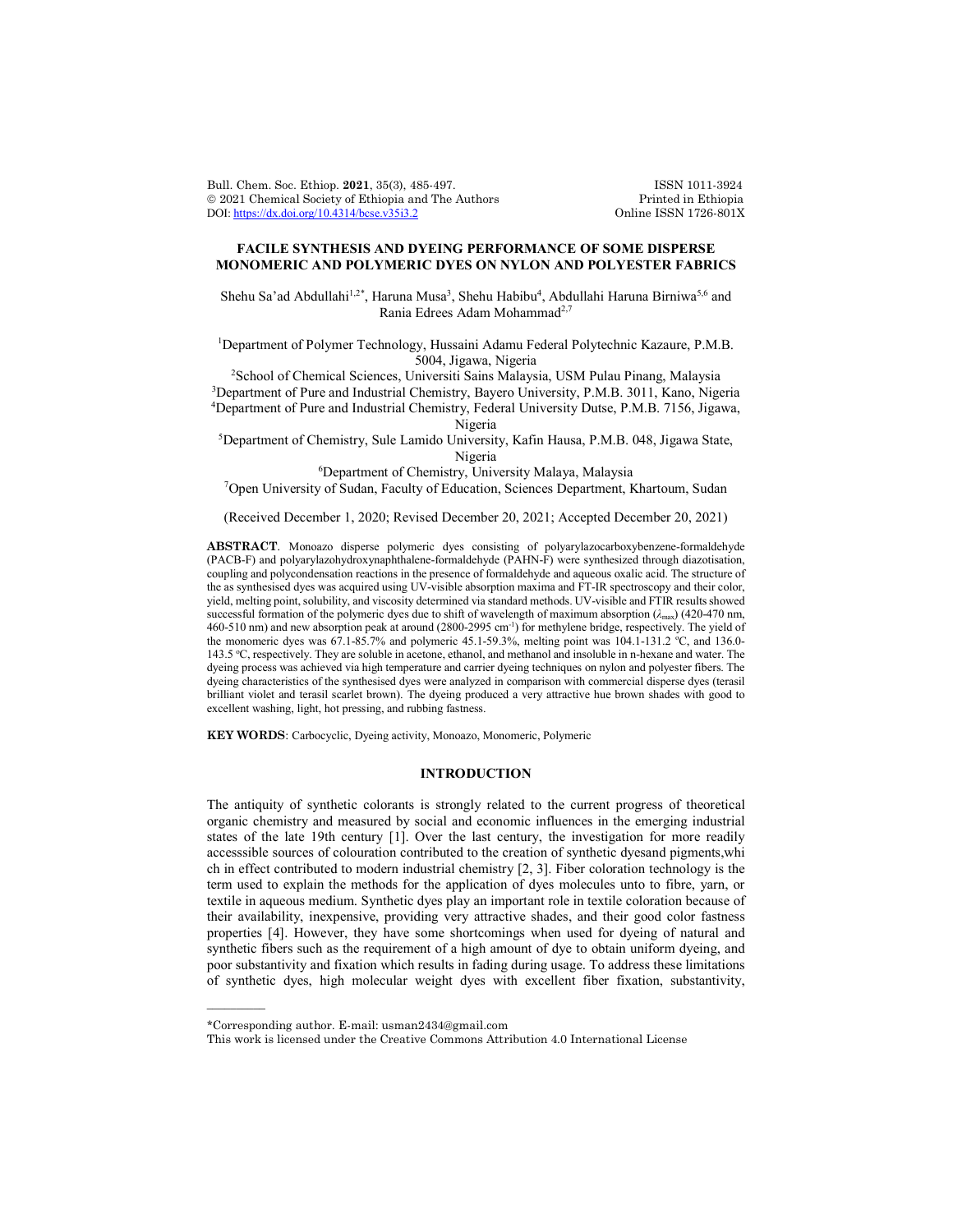migration, and outstanding fastness rating need to be developed. Over the years, a variety of dyes and pigments have been synthesized to meet the unique requirements of several applications such as liquid crystal displays, organic photoconductors, photosensitizers and in many non-textile applications [4, 5]. Presently, polymeric dyes have been identified and introduced as a substitute to the conventional system of coloration. This class of dyes address the limitations encountered using conventional dyes in textile industries due to their unique properties such as high fiber substantivity, fixation ability, high thermal stability, and outstanding fastness properties [7].

Reports on the synthesis and application of polymeric dyes have drawn the attention of many researchers in recent years because of their distinctive features which have many advantages in comparison with monomeric counterparts [6]. A small amount of the polymeric dye can give adequate colour that can only be achieved when comparatively large amounts of the monomeric dye are used. When applied onto the fiber, they were found to have higher substantivity, outstanding fastness properties, less fading, a higher degree of fixation. Polymeric dyes are high molecular weight coloured substances that contain many repeat units in a molecule [9]. They colorant consists of chromophoric groups connected to or in polymers which provided the advantage of having a broad variety of physical properties, such as solubility, absorption, migration, and viscosity [9, 10]. They cannot sublime, are non-abrasive, and usually have low toxicity [10-12].

Azo dyes are considered as the largest class of synthetic dyes studied so far synthesized on the polymer backbone due to the fact that azo polymeric dyes containing benzene rings has ability to exist in cis and trans isomer producing photoresponsive material which has application in a variety of areas in sciences such as photographic application, electronic devices, storage devices, and textile colouration [11, 13]. Researchers established that a very vast variety of products were generated by a combination of colour and polymer chemistry and is virtually inexhaustible [14- 15]. Polymeric colorants can include: a polymer chain that is chemically altered so that it has chromophores as added groups[16], a non-coloured polymer that has a chromophore as an end group, a polymer where chromophores are present in the backbone of a copolymer which includes a functionalized dye and other monomers, or where the repeat unit of the polymer itself is a dye [17]. They have been extensively added to fibers due to their fast leveling, excellent fastness toward the light effect and wet treatments, low rate of sublimation, and very good chemical/heat resistance [18]. Polymeric dyes have outstanding brightness and are extremely fadeless [14, 17]. Therefore, in the last few decades, they have been well documented by many research scientists [18]. Several polymeric dyes were reported in the literature for many applications such as for textile colouration. They have been used in food colouration, surface coating of plastic objects, solid-phase laser dyes, hair dyes, jet printing [10, 12, 14].

In this research, modern azo disperse polymeric dyes were synthesis from their corresponding monomeric dyes which are derived from diazotisation and coupling reactions. The resulting azo disperse monomeric dyes were subjected to polycondensation reaction in the presence of formaldehyde and aqueous oxalic acid to produce azo disperse polymeric dyes. All the synthesised dyes were analyzed using FT-IR, UV-Visible, viscosity, solubility, percentage yield, and melting point, and the as-synthesised and two commercial disperse dyes(terasil brilliant violet and terasil scarlet, brown) were applied on nylon and polyester fabrics via carrier and hightemperature dyeing techniques and their substantivity on these fibers were assessed using standard methods.

## **EXPERIMENTAL**

#### *Chemical reagents*

2-Chloroaniline (Sigma-Aldrich), 4-aminophenol (Sigma-Aldrich), 2-chlorobenzoic acid (Sigma-Aldrich), 1-naphthol (Sigma-Aldrich), sodium nitrite (Sigma-Aldrich) and HCl (Sigma-Aldrich) were used in the synthesis of the monomeric disperse dyes. Aqueous oxalic acid and formaldehyde solution (37% w/v) were used as crosslinking agents to produce the polymeric disperse dyes.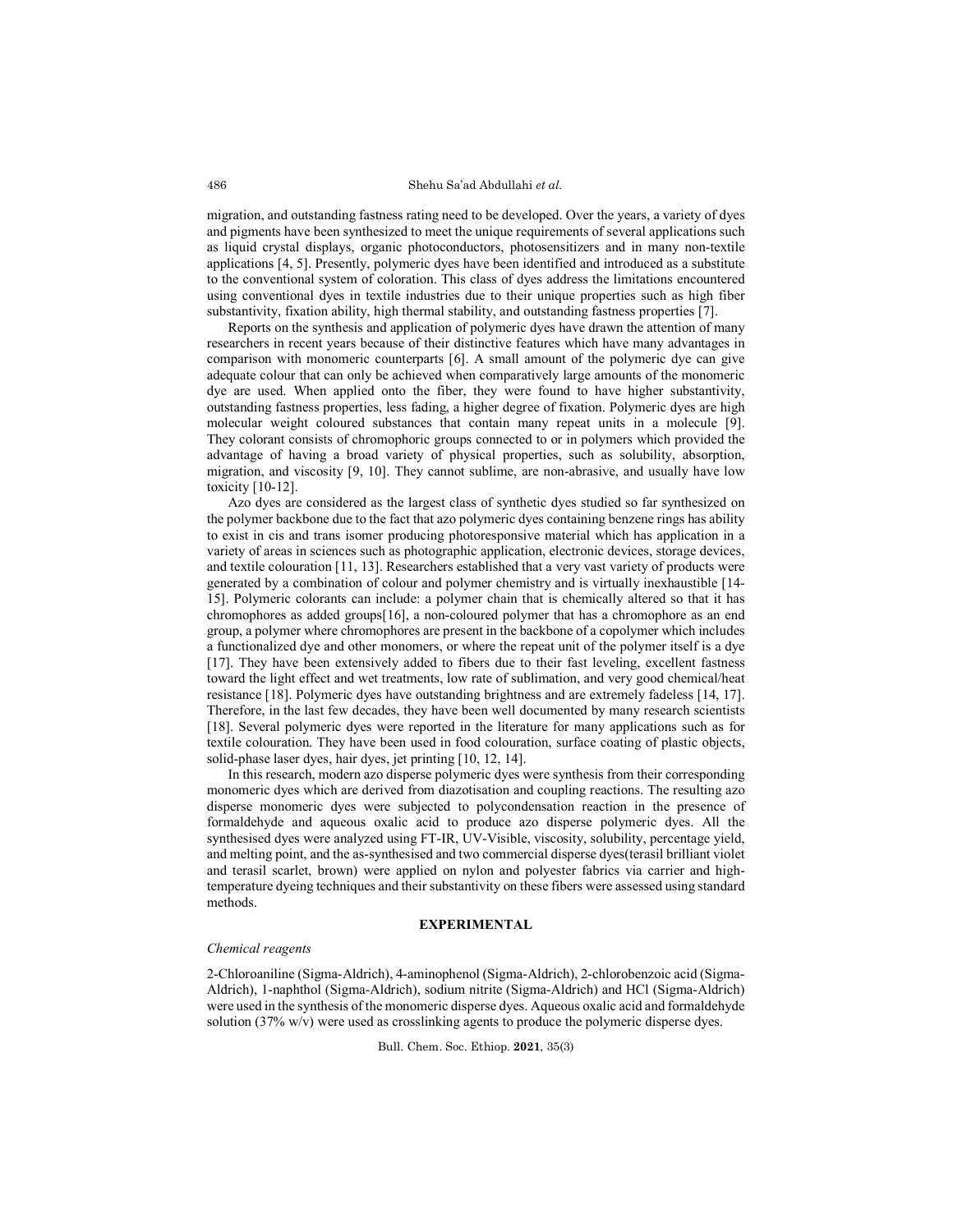### *Synthesis of diazonium salt by diazotization*

The diazo components were synthesised using the standard procedure as reported by Habibu *et al.* [14]. The 2-chloroaniline (7.65 g, 0.06 mol) was dispersed in distilled water (20 mL) contained in a beaker that stands in an ice bath. As much as 10 mL of concentrated HCl was added to this solution over a period of two minutes while the dispersion was stirred with a magnetic stirrer. The temperature of the ice bath was maintained at  $0-5$  °C by the addition of common salt (NaCl). Sodium nitrite (4.3 g, 0.06 mol.) was dispersed in distilled water (20 mL) and added dropwise to the stirred suspension over a period of one hour to attain complete diazotization.

## *Coupling reaction*

Coupling component (0.06 mol) was suspended in distilled water (20 mL) contained in a 250 mL beaker at 0-5 °C in an ice bath. The diazonium salt solution was added dropwise to the coupling component over a period of 10 min while continuously stirring. The stirring was continued for further 45 min as the dye crystals precipitated. The dye was filtered, washed with water, and recrystallized in acetone [19]. The dyes were weighed, and their percentage yields were calculated using the formula [20].

% yield = 
$$
\frac{\text{Weight of the dye}}{\text{Theorritical yield}} \times 100\%
$$
 (1)

### *Polycondensation of monomeric dyes by crosslinking reaction*

Monomeric dye (0.05 mol) was suspended in distilled water (50 mL) and then  $37\%$  w/v formaldehyde solution (0.5mL) and oxalic acid (0.5 g), were added. The reaction mixture was gradually heated to 90-95 °C and maintained at that temperature for 1 hour. The reaction mixture was cooled, filtered, and washed with water till the filtrate was neutral. Finally, it was washed with 20 mL methanol and air-dried[14, 20].

## *Characterisation*

The solubility of the dyes was carried out according to the method adopted from [14]. The solubility of each sample was carried out in a variety of solvents which include water, ethanol, methanol, chloroform, CCl4, dichloromethane, petroleumether, and acetone. As much as 5 mL of each solvent was added to about 0.1 g of the sample in a test tube and shaken vigorously. The solubility was carefully observed and recorded. The melting point of each dye sample was determined using a microprocessor melting point apparatus (WRS-IB) model (England). The samples were grounded into a fine powder and the one-end-closed melting point capillary tube was filled to half with the powdered dye sample and placed in the machine. The samples were heated, and the melting range was carefully observed and recorded. The viscosity of synthesized dyes was acquired using Ostwald capillary viscometer. The solution containing 1.0, 0.75, 0.50, and 0.25 g of each dye sample in 100 mL of acetone was prepared and used in the measurement [23]. UV-visible spectroscopy was used to obtain the wavelength of maximum absorption of the as-synthesized dye samples using New Line medical instrument England (Spectrum Lab752S) UV-visible spectrophotometer in the region between 400–600 nm. The Agilent Technology (Cary 630FTIR) Fourier Transform Infra-red (FTIR) Spectrophotometer was used. The spectra of all the synthesised monomeric and polymeric dyes were acquired within the frequency range of 4000-  $600 \text{ cm}^{-1}$ .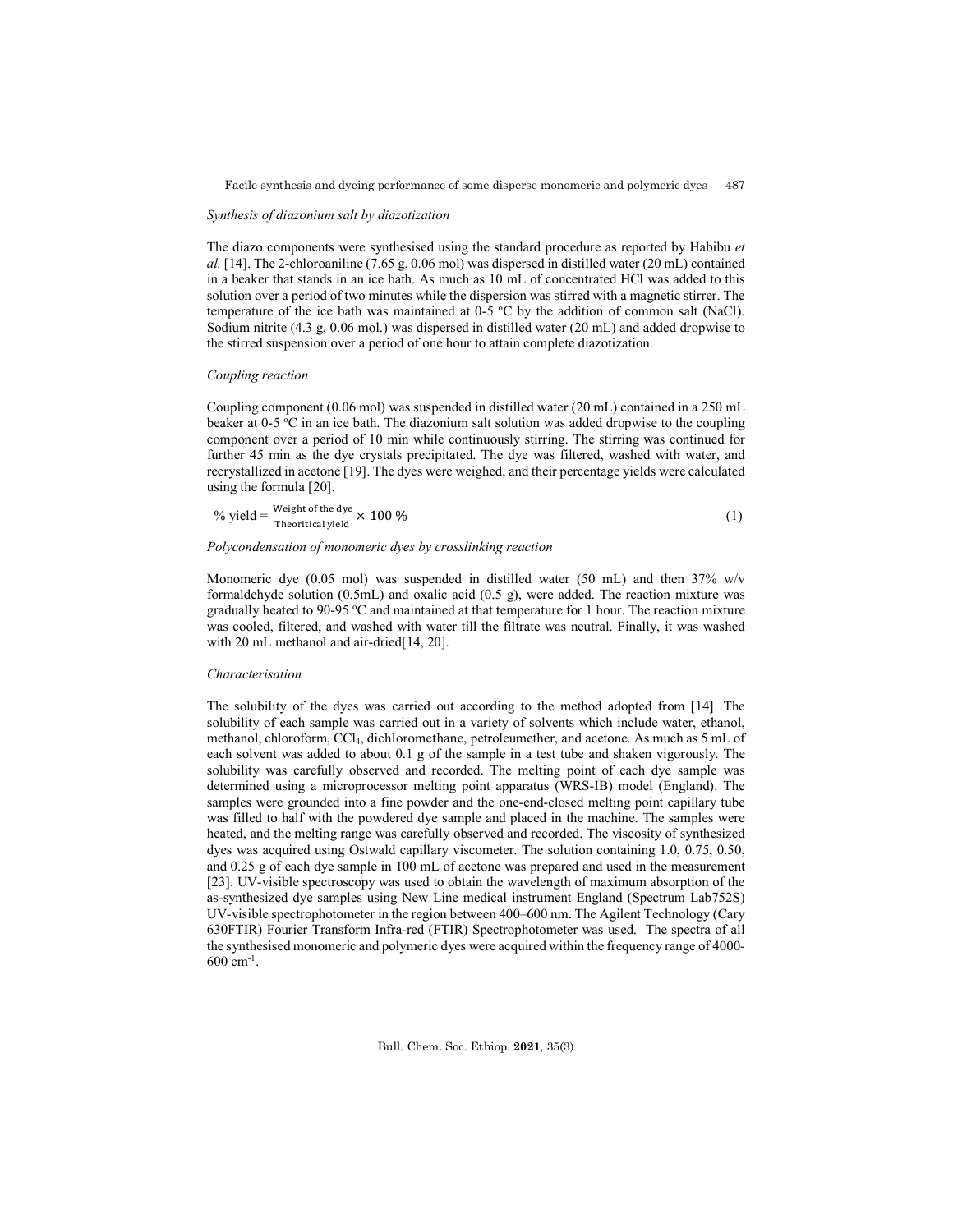#### *High-temperature dyeing technique of nylon and polyester fabrics*

High-temperature dyeing was carried out using a domestic pressure cooker. As much as 0.25 g of each dye together with the same quantity of detergent was taken in 50 mL of distilled water. Then 2 g of each fiber was placed in the pressure cooker and the temperature was raised to120  $^{\circ}$ C and maintained for about 1 hour with slow and continuous agitation. The fiber was then removed, rinsed with detergent, water, and dried [21].

## *Dyeing of polyester and nylon using carrier dyeing technique*

As much as 0.1 g of finely divided dye sample was dissolved in 10 mL ethanol. About 30 mL of distilled water was added and the dye solution boiled to remove the ethanol. The solution was filtered, and 2 mL of dispersing agent (Dispergator SM-SN) solution was added followed by the addition of 6 mL of a carrier, 1-methylnaphthalene, and the solution made up to 100 mL by addition of distilled water. Then, 2 g of the fiber (nylon or polyester) was placed in the dye bath at 60 ºC. The temperature was raised within 90 min and the dyeing process continued at mentioned temperature for further 30 min. The dye bath was cooled, and the dyed fiber was thoroughly washed with hot and then cold water. Finally, the unfixed dye molecules and the dye assistants was removed by treating the fiber for 30 min at 70 °C in a solution containing sodium hydroxide  $(2 \text{ g/L})$ , sodium dithionite  $(2 \text{ g/L})$ , and 0.1% dispergator [20, 22].

### *Light fastness*

The light fastness properties of the dyed samples were assessed using the standard procedures ISO 105-BO2:1988 method. It was done on a non-natural light fastness tester MK1 tailored with mercury-tungsten (MBTF) 500-watt lamp. The samples were exposed simultaneously with blue wool values for 96 hours and assessed [21].

## *Rubbing fastness*

The dyed fabric piece was scrubbed on a smooth dry white cloth and later observed. The staining of the adjacent white cloth was observed and assessed which agrees with the test method provided by ISO 105-X12: 2001 method [24] (dry and wet) standard.

### *Hot pressing fastness*

Dry, damp, and wet pressing fastness tests were carried out according to the standard method ISO 105-POI 1993 method [24]. The dyed fabric (5 x 4 cm) was sandwiched between two pieces of dried white cloth to form a composite specimen. Hot pressing iron was then placed on top and allowed to stay for 15 s. The degree of staining of adjacent white cloth was then assessed using greyscale.

## *Wash fastness*

The test for colour fastness to washing was determined using the ISO 105-CO6:2010 test method [25]. The fastness of the dyed washed samples was assessed using standard methods. The samples were cut to  $5 \times 4$  cm and placed in between two pieces of undyed materials of the same size. These samples were sewed together to produce a composite sample. The composite samples were distinctly absorbed into washing liquor comprising 100 mL of 4 g dm-3 detergent solution and disturbed for 30 min at 50 °C. The samples were systematically cleaned, unlocked, and air-dried. The colour variation in dyed material and staining degree of the undyed fabric were evaluated using greyscale.

Bull. Chem. Soc. Ethiop. **2021**, 35(3)

488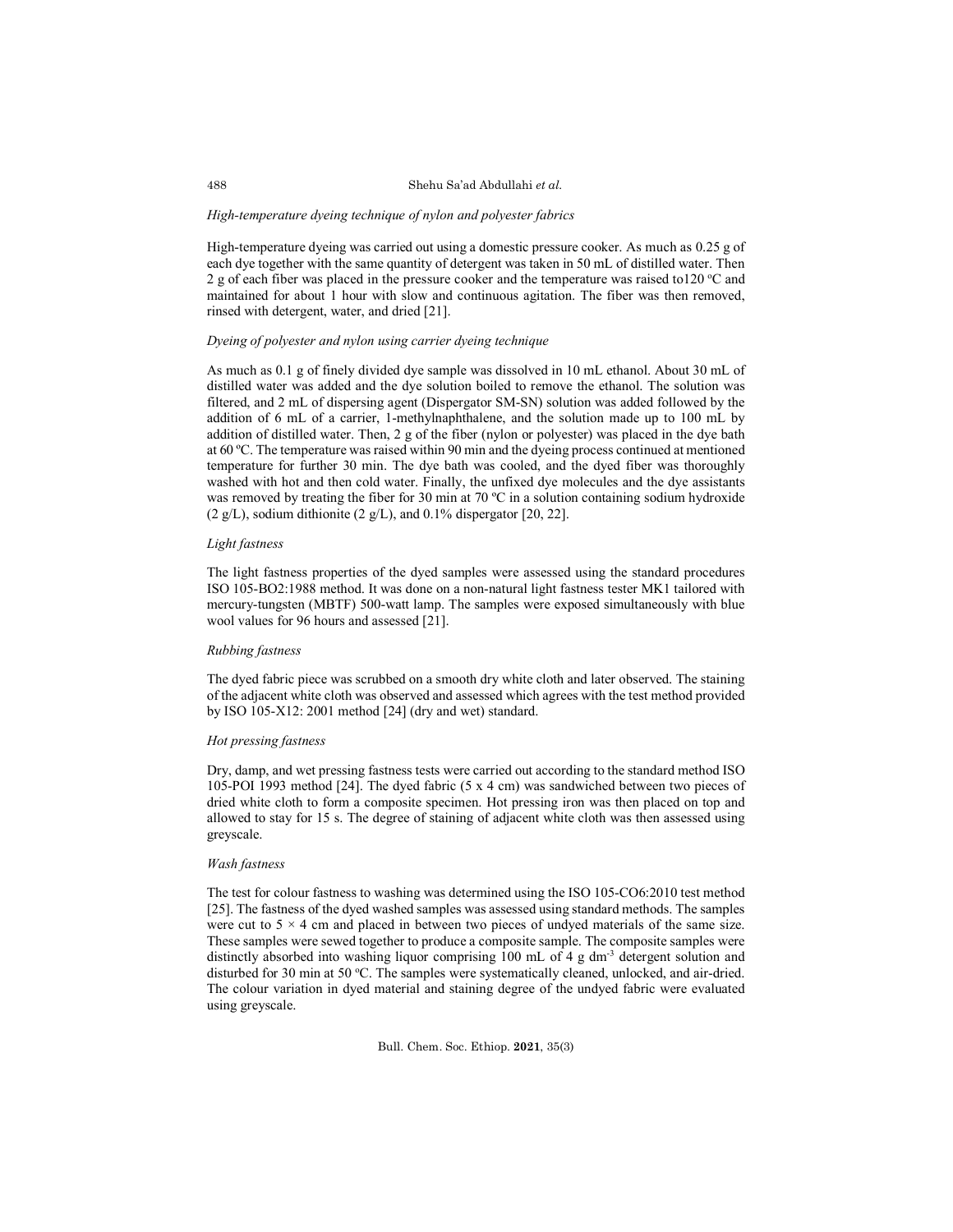# **RESULTS AND DISCUSSION**

The proposed synthetic steps for the synthesis of polymeric dyes through diazotization, coupling and polycondensation reactions is illustrated in Scheme 1.



Scheme 1. Steps for the synthesis of monomeric, polymeric dyes through diazotization, coupling and polycondensation reactions.

The proposed structure of monomeric and polymeric dyes are shown in Figure 1.









Figure1. Dye (A) 2-chlorophenylazo-3-chloro-4-carboxybenzene, (A1) poly(2-chlorophenyazo-3-chloro-4-carboxybenzene), (B) 4-hydroxyphenylazo-4-hydroxynaphthalene and (B1) poly (4-hydroxyphenylazo-4-hydroxynaphthalene).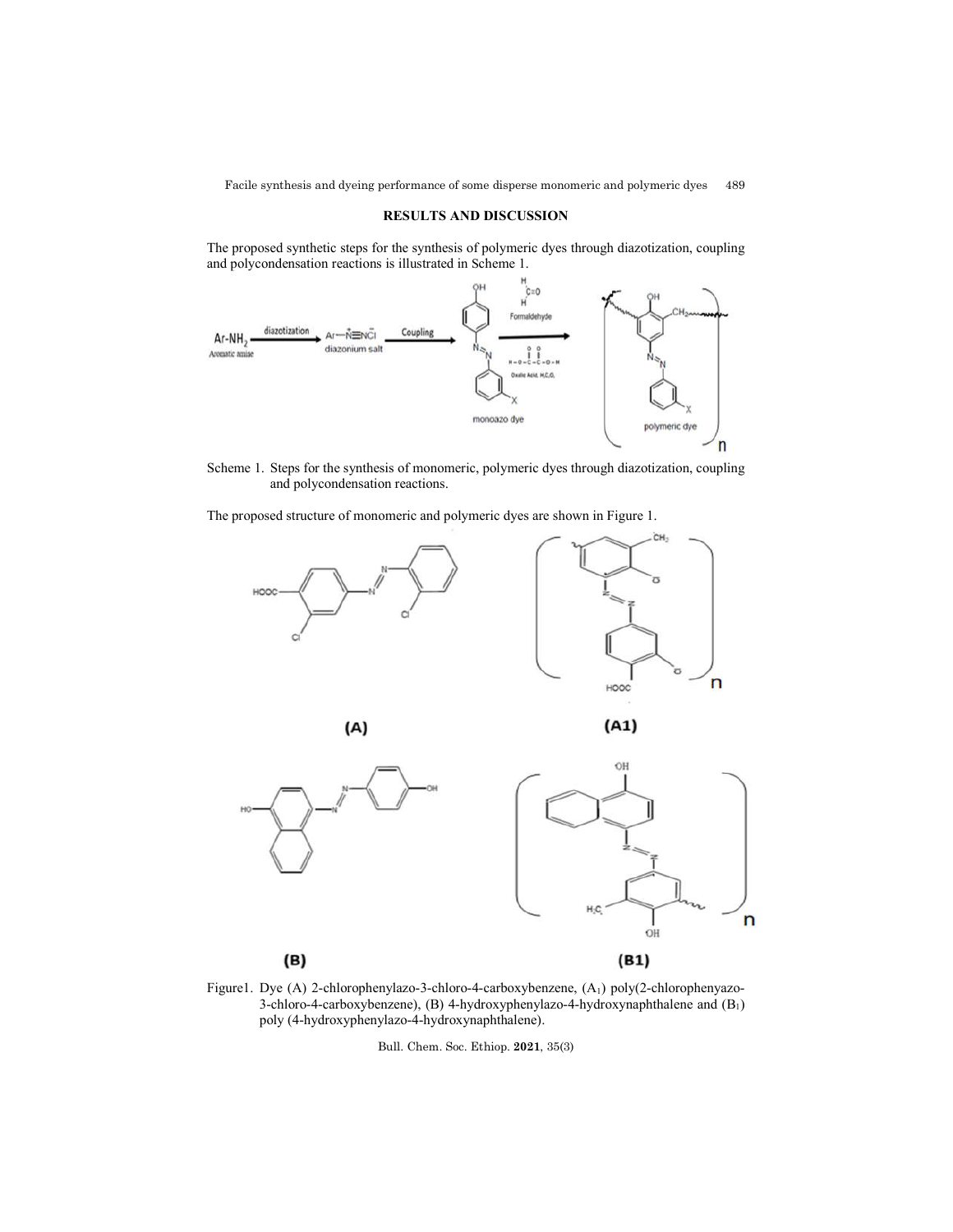### *Colour, yield and melting points results of synthesised monomeric and polymeric dyes*

The colour, yield, and melting point of the synthesised monomeric/polymeric dyes are given in Table 1. The colour of the dyes was brown with the polymeric dyes having deeper shades and both the monomeric/polymeric dyes were of good yield and relatively low melting points but an increase in melting points were observed when comparing the monomeric dyes with corresponding polymeric dyes which might be as a result of an increase in molecular weight [26].

Table 1. Colour, percentage yield, and melting point of monomeric and polymeric dyes.

| Dves samples |   | Colour        | (%) Yield<br>Melting point $({}^{\circ}C)$ |                 |
|--------------|---|---------------|--------------------------------------------|-----------------|
| Monomeric    |   | Light brown   |                                            | $130.8 - 131.2$ |
|              |   | Reddish brown | 85.7                                       | $104.1 - 106.1$ |
| Polymeric    |   | Dark brown    | 45.I                                       | $138.3 - 143.5$ |
|              | В | Dark brown    | 59.3                                       | $136.0 - 154.7$ |

*Solubility results of synthesised monomeric and polymeric dyes in various solvents* 

The monomeric/polymeric dyes solubility in various solvents are presented in Table 2. The monomeric/polymeric dyes are soluble in acetone, ethanol, and methanol this might be attributed to the polar nature of some of the dyes and solvents but insoluble in n-hexane, benzene, and water. Their insolubility in an aqueous medium confirmed the dispersed nature of these dyes [14, 26].

| Solvents/Dyes | Monomeric |    | Polymeric      |           |  |
|---------------|-----------|----|----------------|-----------|--|
|               | А         | B  | A <sub>1</sub> | $B_1$     |  |
| Water         | SS        | SS | SS             | SS        |  |
| Methanol      | S         | S  | S              | S         |  |
| Ethanol       | S         | S  | S              | <b>SS</b> |  |
| Acetone       | S         | s  | S              |           |  |
| Ethyl acetate | SS        | SS | SS             | <b>SS</b> |  |
| Benzene       | <b>SS</b> | SS | SS             |           |  |
| Toluene       |           | SS |                |           |  |
| n-Hexane      |           |    |                |           |  |
| Chloroform    | SS        | S  | SS             |           |  |

Table 2. Solubility of monomeric and polymeric dyes in various solvents.

 $S =$  soluble;  $SS =$  sparingly soluble I = insoluble.

*Viscosity results of synthesised monomeric and polymeric dyes in acetone*

The dilute solution viscosity of these dyes are presented in Table 3. Polymeric dyes were found to have higher viscosity compared to their corresponding monomeric counterparts even at infinite dilution this implies the increase of conjugation in the polymer molecule this clearly shows that the polymeric dyes will be absorbed and remain fixed into the fiber matrix, and it is one of the reasons for higher substantivity and fixation of polymeric dyes on fiber in comparison to monomeric dyes [7, 13]. As described by the Mark-Hou wink-Sakurada equation: in which viscosity of substances is proportional to its molecular weight. The polymer is expected to have higher molecular weight in comparison to monomer due to the increase in the repeat unit in the polymer chain leading to increase in molecular weight.

 $[\eta] = KM_v^{\alpha}$ 

 $\alpha$  (1)

where  $\eta$  = viscosity, Mv = viscosity average molecular mass of the solution, K,  $\alpha$ , = are constant for polymer/solvent at a given temperature [22, 27].

Bull. Chem. Soc. Ethiop. **2021**, 35(3)

490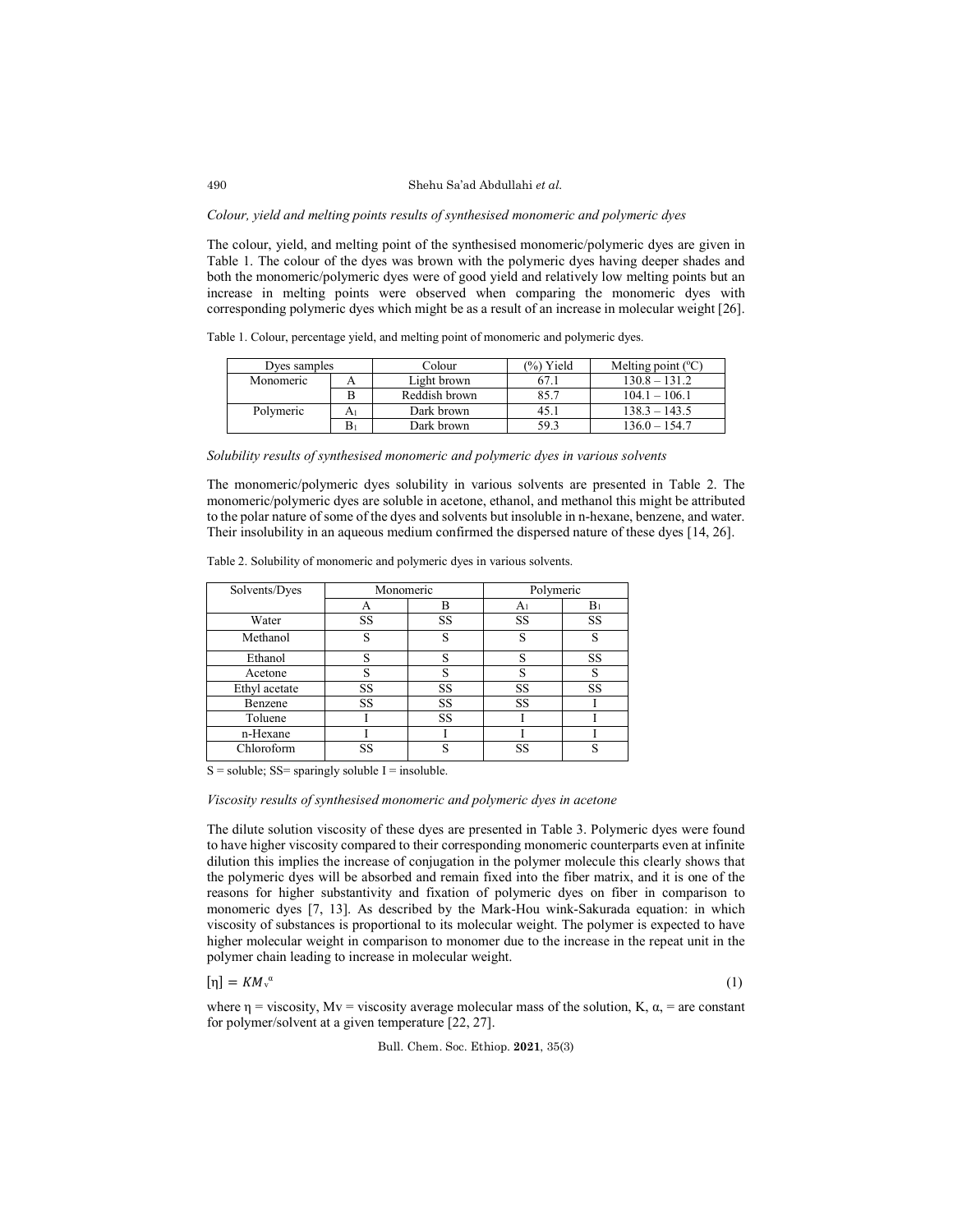| Dyes samples   | Conc.        | Average flow | Relative              | Specific                | Intrinsic                    |  |  |  |  |  |
|----------------|--------------|--------------|-----------------------|-------------------------|------------------------------|--|--|--|--|--|
|                | $(gdL^{-1})$ | time         | viscosity             | viscosity $(\eta_{sp})$ | viscosity η <sub>sp</sub> /C |  |  |  |  |  |
|                |              | (s)          | $(\eta_{\text{rel}})$ |                         |                              |  |  |  |  |  |
| Monomeric      |              |              |                       |                         |                              |  |  |  |  |  |
| A              | 0.25         | 13.08        | 1.008                 | 0.008                   | 0.032                        |  |  |  |  |  |
|                | 0.50         | 13.13        | 1.012                 | 0.012                   | 0.024                        |  |  |  |  |  |
|                | 0.75         | 13.19        | 1.016                 | 0.016                   | 0.021                        |  |  |  |  |  |
|                | 1.00         | 13.61        | 1.049                 | 0.049                   | 0.049                        |  |  |  |  |  |
| B              | 0.25         | 14.12        | 1.088                 | 0.088                   | 0.352                        |  |  |  |  |  |
|                | 0.50         | 14.23        | 1.096                 | 0.096                   | 0.192                        |  |  |  |  |  |
|                | 0.75         | 14.26        | 1.099                 | 0.099                   | 0.132                        |  |  |  |  |  |
|                | 1.00         | 14.31        | 1.102                 | 0.102                   | 0.102                        |  |  |  |  |  |
|                |              |              | Polymeric             |                         |                              |  |  |  |  |  |
|                | 0.25         | 14.76        | 1.137                 | 0.137                   | 0.548                        |  |  |  |  |  |
|                | 0.50         | 14.85        | 1.144                 | 0.144                   | 0.288                        |  |  |  |  |  |
| A <sub>1</sub> | 0.75         | 15.16        | 1.168                 | 0.168                   | 0.224                        |  |  |  |  |  |
|                | 1.00         | 15.33        | 1.181                 | 0.181                   | 0.181                        |  |  |  |  |  |
|                | 0.25         | 16.17        | 1.246                 | 0.246                   | 0.984                        |  |  |  |  |  |
| B <sub>1</sub> | 0.50         | 16.62        | 1.280                 | 0.280                   | 0.56                         |  |  |  |  |  |
|                | 0.75         | 16.91        | 1.303                 | 0.303                   | 0.404                        |  |  |  |  |  |
|                | 1.00         | 16.89        | 1.301                 | 0.301                   | 0.301                        |  |  |  |  |  |

Table 3. Viscosity of synthesised disperse monomeric and polymeric dyes in acetone using Ostwald viscometer.

#### *UV-visible analysis*

The wavelength of maximum absorption of the synthesised dyes is given in Table 4. The UVvisible analysis was carried out on both monomeric and polymeric dyes to determine the wavelength of maximum absorption (*λ*max).The dyes UV-Vis spectra revealed conventional electronic spectra, with many absorptions in the UV region between 274 and 400 nm, known as the B-band, and others in the visible range between 450 and 800 nm (Q-band). The Q-band is caused by the n-π transition of the dye molecules conjugated chain from the highest occupied molecular orbital (HOMO) to the lowest unoccupied molecular orbital (LUMO) [24]. Generally, all the synthesized dyes absorbed Q-band, i.e. near the visible region of the spectrum, particularly the polymeric dyes which clearly indicates the formation of conjugation. The intensity of the polymeric dyes colour increases compared to their corresponding monomeric counterparts (monomeric dye A light brown ( $\lambda_{\text{max}}$ ) 420 nm while polymeric A<sub>1</sub> dark brown colour ( $\lambda_{\text{max}}$ ) 470 nm) and (monomeric dye **B** reddish-brown (λ<sub>max</sub>) 460 nm while polymeric **B**<sub>1</sub> dark brown colour (*λ*max) 510 nm. Therefore, the shift of λmax and deepened in colour of the polymeric dyes compared to monomeric dyes as shown in Table 4 indicates a bathochromic shift of the wavelength of maximum absorption. This indicates an increase in conjugation and confirmed polycondensation has been achieved as reported previously [14, 26].

Table 4. UV-Visible results of various monomeric and polymeric dyes.

| Dyes sample |    | $\lambda$ max (nm) | Absorbance $(cm^{-1})$ |
|-------------|----|--------------------|------------------------|
| Monomeric   |    |                    | 2.242                  |
|             |    | 460                | 2.684                  |
| Polymeric   | Αı |                    | 2.782                  |
|             | В  |                    |                        |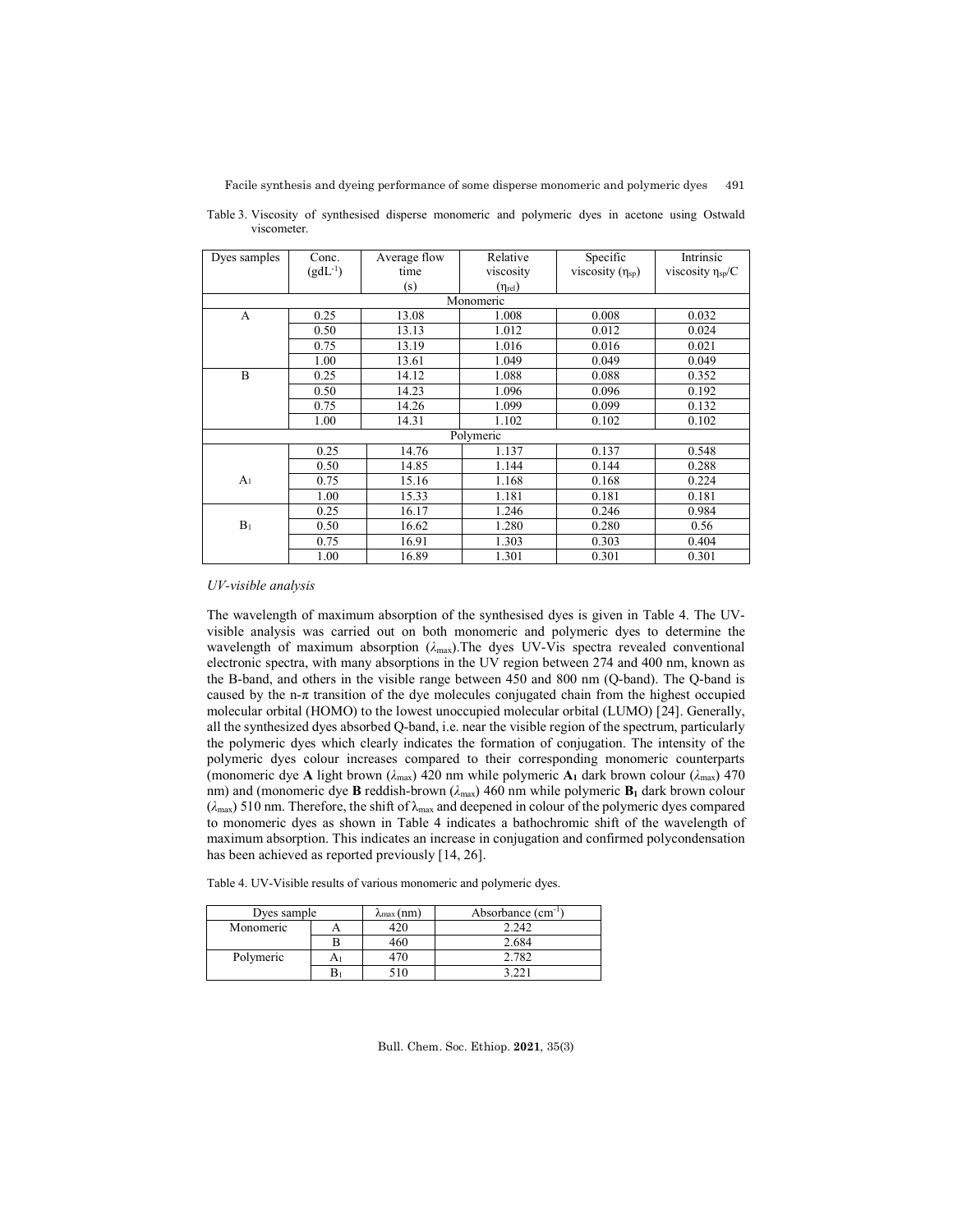#### *FT-IR analysis*

FT-IR analysis was used for the identification of various types of functional groups present in the monomeric and polymeric dyes Figure 2. The FT-IR scales show the shift in the absorption band of hydroxyl stretching vibration for the dye samples at 3362, 3056 cm<sup>-1</sup> for monomeric dyes A and B, respectively, while 3375 and 3058 cm<sup>-1</sup> were assigned to their corresponding polymeric dyes  $A_1$  and  $B_1$ , respectively. Spectral bands in the region 1574–1592 cm<sup>-1</sup> were due to the presence of  $-N=N-$  group, and the spectral bands observed in the region 1253–1320 cm<sup>-1</sup> were assigned to (C–N) Table 5. All the absorption peaks present in the polymeric dyes were found to be similar to those of the monomeric counterparts except some shifts were observed for the prominent absorption peaks. The only difference between the monomeric spectra and their corresponding high molecular weight counterparts is the presence of (-CH2-) methylene bridge at 2815 and 2993 cm<sup>-1</sup> for  $A_1$  and  $B_1$ , respectively. These results agree with the findings of [13, 20].



Bull. Chem. Soc. Ethiop. **2021**, 35(3)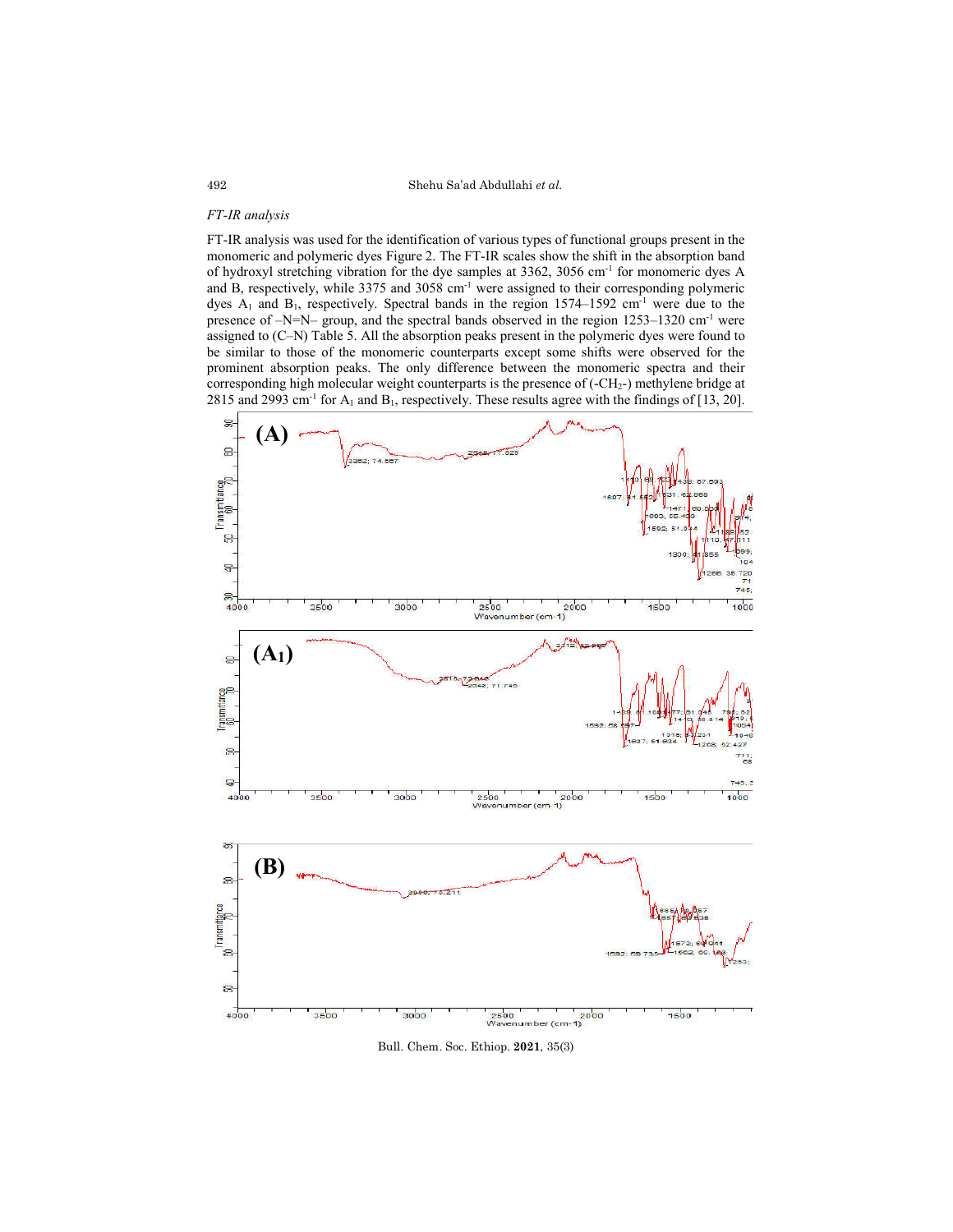

Figure 2. FTIR spectra of carbocyclic monomeric dyes A, B with corresponding polymeric A<sub>1</sub>, B<sub>1</sub> dyes.

|  |  |  |  | Table 5. FT-IR results for both polymeric and monomeric dyes. |  |
|--|--|--|--|---------------------------------------------------------------|--|
|  |  |  |  |                                                               |  |

|           | Dves samples |      | $-OH$ (cm <sup>-1</sup> ) | $C-N$ (cm <sup>-1</sup> |                          |
|-----------|--------------|------|---------------------------|-------------------------|--------------------------|
| Monomeric |              | 1592 | 3362                      | '266                    | $\overline{\phantom{a}}$ |
|           |              | 1592 | 3056                      | 1253                    | $\overline{\phantom{a}}$ |
| Polymeric |              | 592  | 3375                      | 1315                    | 2815                     |
|           |              | 574  | 3058                      | 320                     | 2993                     |

#### *Fastness rating of the synthesized dyes on nylon and polyester*

Comparatives colour fastness properties of the monomeric, polymeric dyes and commercial disperse dyes (terasil brilliant violet and terasil scarlet, brown) on nylon and polyester fibers were assessed and compared according to ASTM standard. Tables 6 and 7 show results of fastness properties of nylon and polyester fabrics dyed with monomeric, polymeric, and commercially available disperse dyes (terasil brilliant violet and terasil scarlet brown).

#### *Fastness to hot pressing (sublimation)*

Colour staining on undyed white fabric was used to measure the resistance of the dye to sublimation treatment. The findings are presented in Tables 6 and 7, which indicated that the synthesized and commercial dyes showed good to excellent ratings (grade 3-4 to 5). Moreover, the polyester and nylon fabrics treated with polymeric dyes showed excellent hot pressing (sublimation). This might be attributed to the formation of long conjugation and the presence of polar groups (OH, NH2) which results in the formation of intermolecular hydrogen bonding [24].

### *Fastness to rubbing*

The purpose of the test was to measure the degree of colour transfer from the dyed fabrics surface to an adjacent undyed cloth surface by rubbing. Tables 6 and 7, which show that all the dyes had good to excellent rubbing fastness values of grades 4 and 5, implying very good results using the greyscale method, but polymeric dyes were found to have excellent fastness to rubbing in comparison to monomeric and commercial disperse dyes. This performance may be due to adequate dye absorption and fixation on the fibers using both high temperature and carrier dyeing methods [28].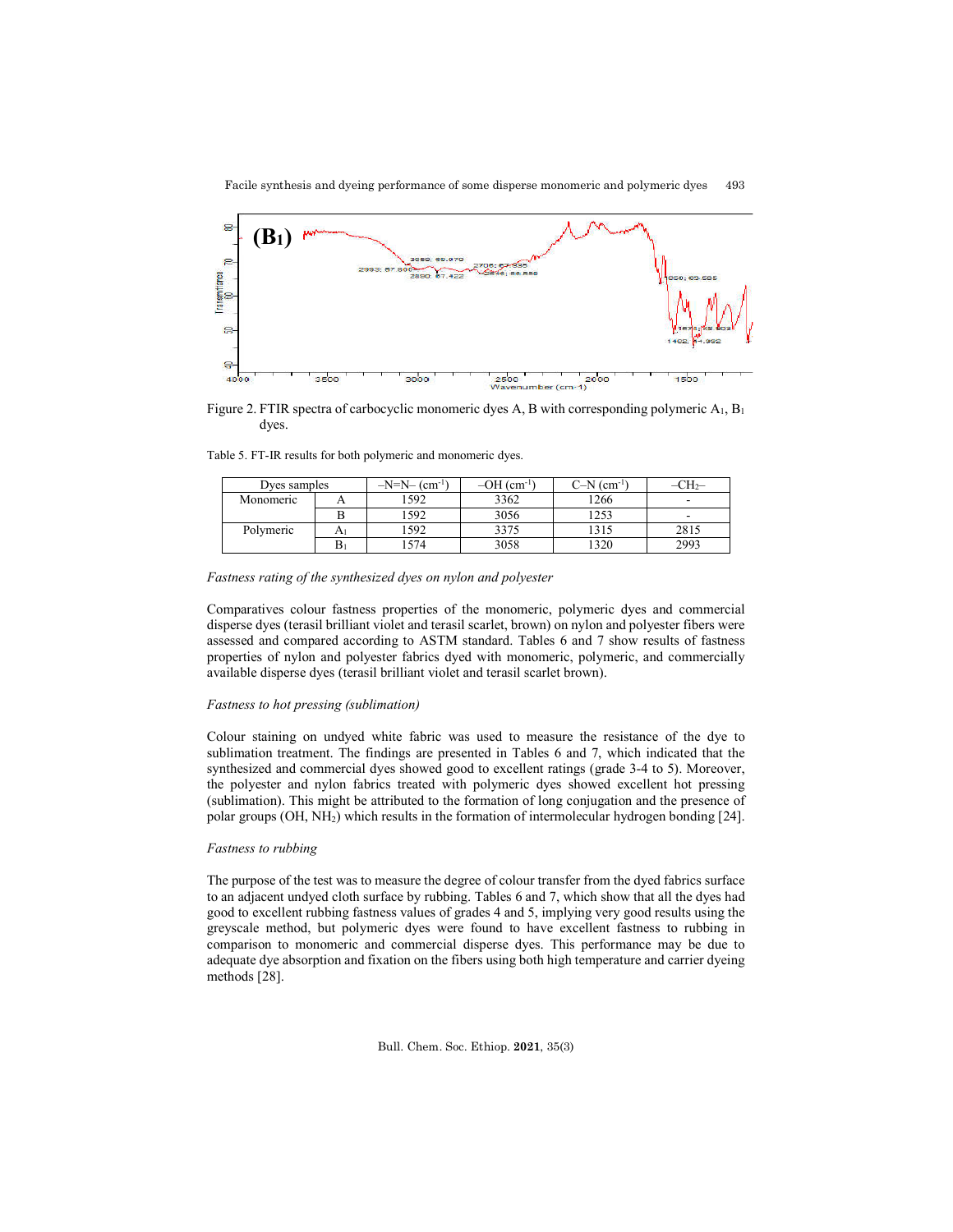#### *Fastness to washing*

The wash fastness of the dyed nylon and polyester fabric treated with monomeric, polymeric, and commercial disperse dyes are presented in Tables 6 and 7 and varied from good to excellent. However, the fibers treated with polymeric dyes were found to have excellent fastness to washing. This might be attributed to their fixing ability on the fabrics hence the dye molecules are absorbed onto the matrix of the fiber and remain fixed due to covalent and hydrogen bonding that exists between the dye molecules and the fiber [28].

#### *Fastness to light*

The as synthesised and commercial disperse dyes demonstrated good to excellent fastness to light, ranging from grade 6 to 8 according to the standard blue wool for colour changes as presented in Tables 6 and 7. However, the polymeric dyes were found to have excellent fastness to light. The presence of electron-withdrawing groups in the proximity of the azo group and the formation of high molecular weight leading to the intermolecular hydrogen bonding may be responsible for the light fastness.

Generally, the result reveals that polymeric dyes have higher fastness or resistance external agencies compared to monomeric dyes and commercial disperse dyes, this improvement of fastness properties is a result of the formation of long polymer conjugation which makes the polymeric dyes be fixed on the fiber-matrix [28]. Moreover, the carrier dyeing technique was found to be the best method for dyeing nylon and polyester with polymeric dyes [22, 29].

Table 6. Fastness ratings of monomeric, polymeric, and commercial disperse dyes on nylon and polyester fabric were using the carrier dyeing method.

| Dyes samples | Nylon                     |          |         |                       | Polyester |          |         |                           |  |
|--------------|---------------------------|----------|---------|-----------------------|-----------|----------|---------|---------------------------|--|
|              |                           | Hot      |         | Rubbing Washing Light |           | Hot      |         | Rubbing   Washing   Light |  |
|              |                           | pressing |         |                       |           | pressing |         |                           |  |
| Monomeric    | А                         |          | $4 - 5$ |                       | 4         |          |         |                           |  |
|              | B                         |          | $4 - 5$ |                       |           |          | $4 - 5$ |                           |  |
| Commercial   | $\mathrm{C}^{\mathrm{a}}$ | $4 - 5$  |         | $4 - 5$               | 6         |          | $4 - 5$ |                           |  |
| disperse     | F <sub>p</sub>            |          |         |                       | h         | $4 - 5$  | $4 - 5$ |                           |  |
| Polymeric    | A <sub>1</sub>            |          |         |                       | $6 - 7$   | $5 - 6$  | $5 - 6$ |                           |  |
|              | $B_1$                     |          |         |                       | $6 - 7$   | $5 - 6$  | $5 - 6$ |                           |  |

<sup>a</sup>C; terasil brilliant violet, <sup>b</sup>F; terasil scarlet brown.

Table 7. The fastness rating of monomeric, polymeric, and commercial disperse dyes on nylon and polyester fabrics was using high-temperature dyeing method.

| Dyes sample |                | Nvlon    |         |                       |   | Polyester |         |                       |  |
|-------------|----------------|----------|---------|-----------------------|---|-----------|---------|-----------------------|--|
|             |                | Hot      |         | Rubbing Washing Light |   | Hot       |         | Rubbing Washing Light |  |
|             |                | pressing |         |                       |   | pressing  |         |                       |  |
| Monomeric   | А              | $3-4$    | $4 - 5$ |                       |   | $3-4$     | $4 - 5$ |                       |  |
|             | B              | $3-4$    | $4 - 5$ |                       |   | $3-4$     | $4 - 5$ |                       |  |
| Commercial  | $C^{\rm a}$    | $4 - 5$  | $4 - 5$ | $4 - 5$               |   | $3 - 4$   | $4 - 5$ |                       |  |
| disperse    | F <sub>p</sub> | $3 - 4$  |         | $4 - 5$               | 4 | $2 - 3$   | $4 - 5$ |                       |  |
| Polymeric   | A <sub>1</sub> |          |         | $6 - 7$               | 6 | $4 - 5$   |         |                       |  |
|             | $B_1$          |          |         | $6 - 7$               | 6 |           |         |                       |  |

<sup>a</sup>C; terasil brilliant violet, <sup>b</sup>F; terasil scarlet brown.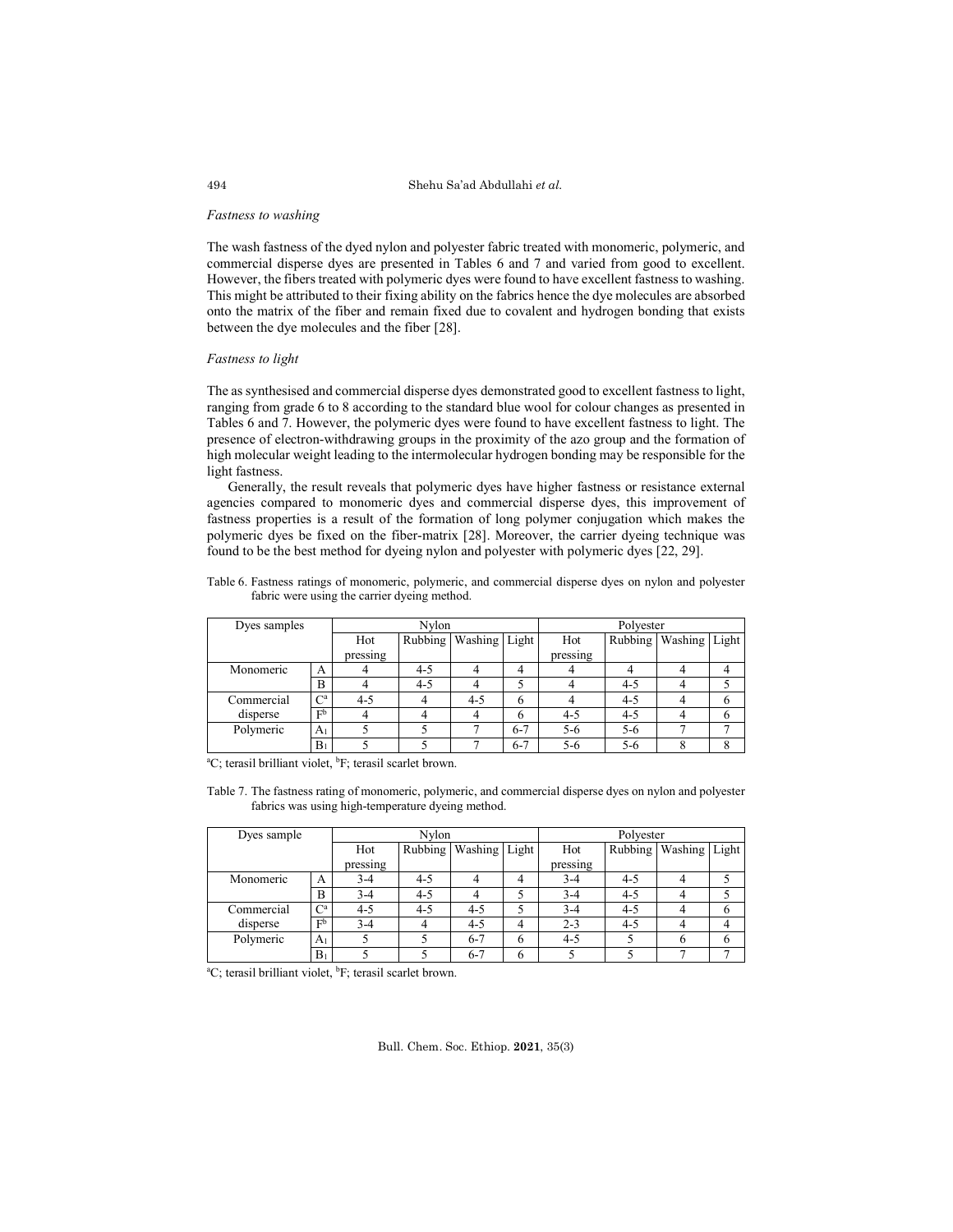#### *Comparative discussion of present work with previous literature*

The preparation of high-quality, cost-effective polymeric dyes for textile and various application is a critical topic of interest by many scientist in recent years. The application of polymeric dyes is influenced by several factors such as yield, melting point, viscosity and fastness properties on fibers. In the present discussion, the as-synthesised polymeric dyes important parameters were discussed with other relevant literature based on physical properties and fastness rating on fibers [32].One of the important parameter that confirm the successful formation of polymeric dye is viscosity, as can be seen, present study finding confirm the production of high viscous dye substance which shows and increase in conjugation (molecular weight). This is supported by the FTIR result due to the formation of absorption peak 2815, 2993 cm<sup>-1</sup> for methelyne  $(A_1 \text{ and } B_1)$ which act as brigde between dye monomer molecules. They have relatively moderate melting point and high yield in comparison to the reported data in the literature. Polymeric dyes applied on nylon and polyester were found to have excellent fastness to light and wash in comparison to the reported once in the literature and commercial disperse dyes used in this research as control, this might be due to the good methods of their synthesis, application unto fiber (carrier dyeing technique) improve the dye migration from the dye bath to the fiber matrix, fixation and affinity as presented in Table 8.

| Dyes type       | Application |         | Fastness       | Viscosity | Yield         | M.p.          | Ref     |
|-----------------|-------------|---------|----------------|-----------|---------------|---------------|---------|
|                 |             | Light   | Washing        |           | $\frac{0}{0}$ | $(^{\circ}C)$ |         |
| Polymeric dyes  | Polyester   | 8       |                | High      | 59.3          | $136.0 -$     | Present |
|                 | and nylon   |         | $6 - 7$        |           |               | 154.7         | study   |
| 1,4-Diamino     | polyester   | $6 - 7$ | 5              | Low       | 54.5          | $265 -$       | $[11]$  |
| Anthraquinone   |             |         |                |           |               | 267           |         |
| Polyamides      |             |         |                |           |               |               |         |
| Polymeric       | polyester   | $4 - 5$ | $\overline{5}$ | Low       | 38.9          | 138-          | $[14]$  |
| Monoazo         |             |         |                |           |               | 142           |         |
| Disperse Dyes   |             |         |                |           |               |               |         |
| Polymeric (1,2- | Polyester   | 4       | $\overline{4}$ |           | 40            | 89            | $[33]$  |
| diol azo dyes)  | and nylon   |         |                |           |               |               |         |

Table 8. Comparison of basic properties of synthesised dyes and once reported in the literature.

## **CONCLUSION**

Polymerization of various carbocyclic monoazo disperse dyes synthesized via diazotisation, coupling, and polycondensation reactions have been achieved. The resulting monoazo disperse monomeric and polymeric dyes were characterised as described, the monomeric, polymeric, and commercially available disperse dyes (terasil brilliant violet, terasil scarlet, brown) were applied on nylon and polyester fabrics using carrier and high-temperature dyeing techniques and fastness properties were assessed using blue wool and greyscale standards. The polymeric dyes were found to have better washing and light fastness (grade 8) compared to the monomeric (grade 4, and 6) and commercially (grade 4, and 6) available disperse dyes, this is due to the increase in conjugation which leads to the formation of high molecular weight compounds. When they are absorbed into the fiber matrix become fixed and highly sustentative to the fiber through covalent and hydrogen bonding that exists between nylon and polyester fabrics with the dyes. The result of fastness properties reveals that carrier dyeing is better than the high-temperature dyeing technique because the resistance of the dye on the fiber to washing and light reveals how the dyes are held in the fibers matrix. In the future study, it is recommended to synthesise polymeric dyes in situ (in the fiber matrix) and is expected to have very outstanding substantivity, fixation,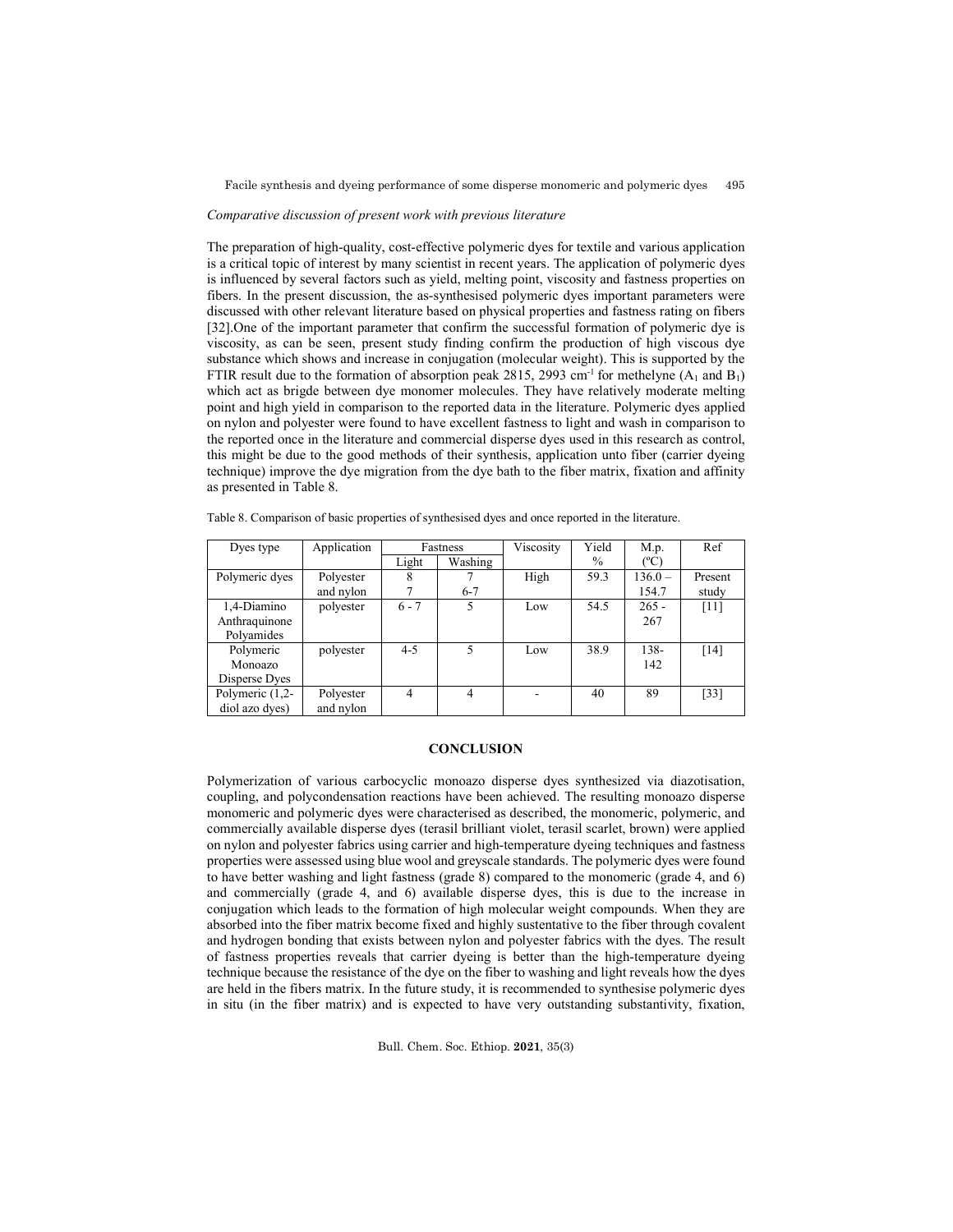migration, and fastness properties due to the possibility of the formation of hydrogen and covalent bonding between the fiber and dyes molecules.

### **ACKNOWLEDGMENTS**

We would like to acknowledge the grants received from Tertiary Education Trust Fund (TETFUND) Nigeria. We also wish to acknowledge the School of Chemical Science, Universiti Sains, Malaysia.

### **REFERENCES**

- 1. Yihan, S.; Mingming, L.; Guo, Z. Ag nanoparticles loading of polypyrrole-coated superwetting mesh for on-demand separation of oil-water mixtures and catalytic reduction of aromatic dyes. *J. Colloid Interface Sci.* **2018**, 527, 187–194.
- 2. Yussuf, A.; Al-Saleh, M.; Al-Enezi, S.; Abraham, G. Synthesis and characterization of conductive polypyrrole: The influence of the oxidants and monomer on the electrical, thermal, and morphological properties. *Int. J. Polym. Sci.* **2018**, 2018, Article ID 4191747.
- 3. Baloo, L.; HasnainIsa, M.; Bin Sapari. N.; Jagaba, A. H.; Wei, L. J.; Yavari, S. Razali, R.; Vasu, R. Adsorptive removal of methylene blue and acid orange 10 dyes from aqueous solutions using oil palm wastes-derived activated carbons. *Alexandria Eng. J.* **2021**, 60, 5611– 5629.
- 4. Bhuiyan, M.A.R.; Shaid, A.; Bashar, M.M.; Haque, P.; Hannan, M.A. A novel approach of dyeing jute fiber with reactive dye after treating with chitosan. *Open J. Org. Polym. Mater.* **2013**, 3, 87–91.
- 5. Song, Y.; Fang, K.; Bukhari, M.N.; Zhang, K.; Tang, Z.; Wang, R. Disperse dye/poly (styrenemethacrylic acid) nanospheres with high coloration performance for textiles. *J. Clean. Prod.* **2020**, 263, 121538.
- 6. Otutu, J.O. Synthesis and fastness properties of disazo disperse dyes derived from 4-amino-3-nitrotoluene. *Orient. J. Chem.* **2011**, 27, 937.
- 7. Ali, Y.A.; Parveen, T.; Umar, K.; Ibrahim, M.N.M. Role of nanomaterials in the treatment of wastewater: A review. *Water* **2020**, 12, 495.
- 8. Raj, M.; Raj, L. Studies on application of chemical modified epoxy resin as a coupling agent in polymeric azo dyes. *Orient. J. Chem.* **2013**, 29, 457–464.
- 9. Wang, S.; Boyjoo, Y.; Choueib, A.; Zhu, Z.H. Removal of dyes from aqueous solution using fly ash and red mud. *Water. Res.* **2005**, 39, 129–138.
- 10. Tang, B.; Zhang, S.; Yang, J.; Liu, F. Synthesis of a novel water-soluble crosslinking polymeric dye with good dyeing properties. *Dye. Pigment.* **2006**, 68, 69–73.
- 11. Gumel, M.S.; Yakubu, M.K.; Ibrahim, M.B.; R. Kumar. Synthesis and characterisation of colorants derived from 1,4-diamino anthraquinone polyamides. *Advan. Chem. Eng. Sci.* **2012**, 2, 300–308.
- 12. Almahbashi, N.M.Y.; Kutty, S.R.M.; Muhammad, A.; Noor, A.; Salihi, I.U.; Ahmed, A.; Jagaba, A.H.; Aldawi, B.N.S.; Ghaleb, A.A.S. Optimization of preparation conditions of sewage sludge based activated carbon. *Ain. Shams. Eng. J.* **2020**, 12, 1175–1182.
- 13. Kapupara, P.P.; Dholakia, S.P.; Patel, V.P.; Suhagia, B.N. Design, synthesis and pharmacological screening of 4-amino-5-pyrimidinecarbonitriles as potential antiinflammatory agents. *J. Chem. Pharm. Res.* **2011**, 3, 287–294.
- 14. Habibu, S.; Gumel, S.M.; Ibrahim, M.B.; Ladan, M.; Fagge, I.I. Synthesis, characterization and application of some polymeric dyes derived from monoazo disperse dyes. *J. Appl. Chem.* **2013**, 5, 42–47.
- 15. Ali, Y.A.; Parveen, T.; Umar, K.; and Ibrahim. M.N.M. Silver nanoparticles: Various methods of synthesis, size affecting factors and their potential applications–a review. *Appl. Nanosci.* **2020**, 10, 1369–1378.